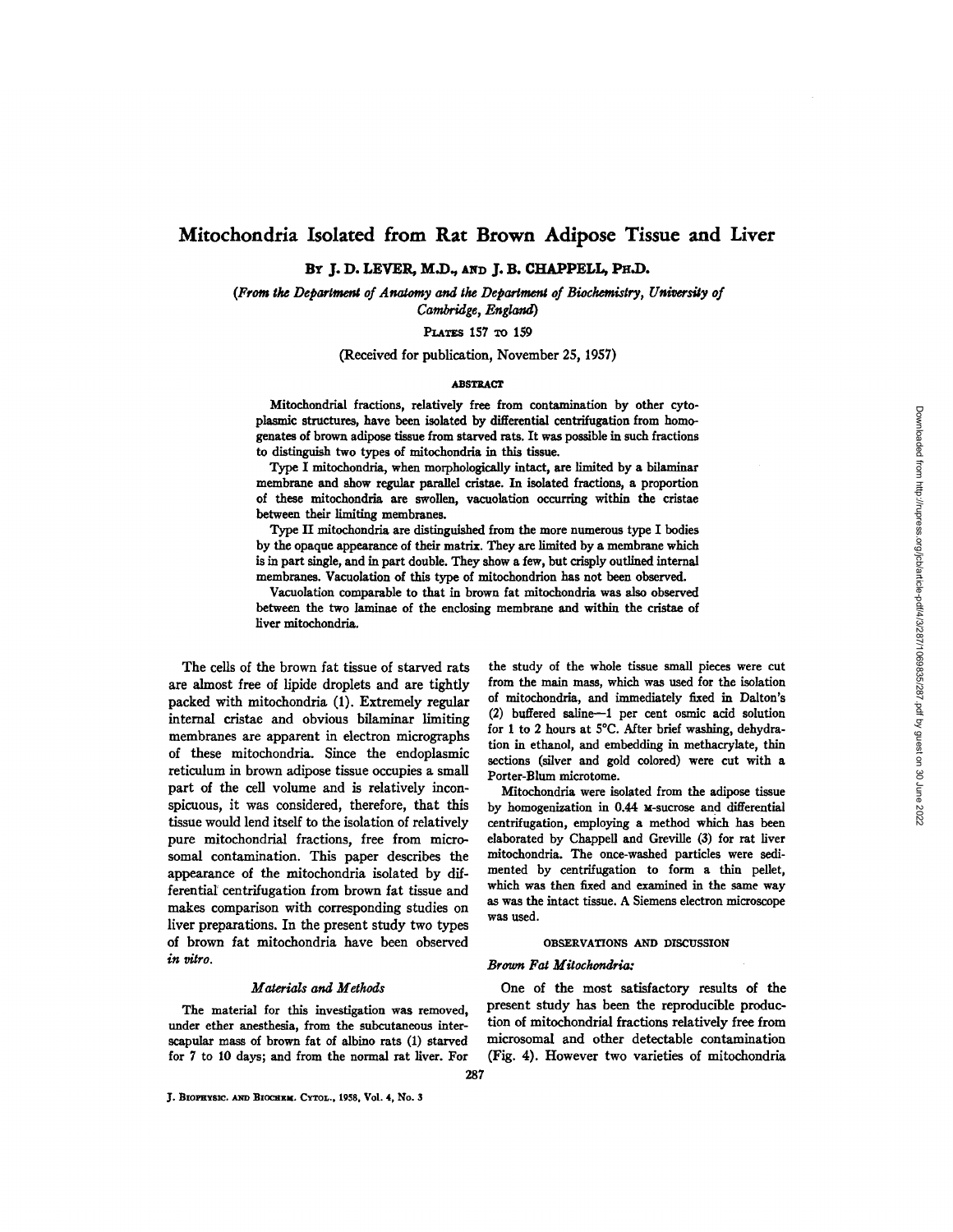(designated types I and II) were present in the fractions studied.

*Type I Mitochondria.--These* mitochondria, which far outnumber the other type, are either vacuolated or show signs of becoming so in the isolated state. Vacuolation is here taken to imply the presence within a mitochondrion of a space or spaces filled by a light material indistinguishable from the embedding plastic (Figs. 4 to 6). At one extreme of structural variation, mitochondria appear grossly distended, with very irregular cristae and often with a ruptured external membrane. At the other end of the spectrum, mitochondria appear to be well preserved and resemble closely those seen in the intact tissue (Figs. 1 to 3). The vast majority of isolated mitochondria lie between these two extremes. It is of interest that mitochondria corresponding to these partially vacuolated structures are seen in the intact cell in the final stages of starvation (Fig. 2).

By carefully examining vacuolated mitochondria *in situ* and after isolation, it was found that the vacuoles are located within the cristae, being limited by the two membranes which demarcate each crista and representing the distended light spaces of these internal folds (Fig. 2).

If, as is likely, the double membrane of a mitochondrial crista is continuous with the inner lamina of the limiting membrane of the mitochondrion, then the light space contained by the crista is continuous with the "outer mitochondrial chamber" between the two limiting (enclosing) membranes. It is to be expected, therefore, that in the more advanced stages of swelling the vacuolar space would extend to the outer enclosing membrane and this, in fact, can be seen to occur (Figs. 6 and 7). Of further note is the fact that the outer lamina of the limiting membrane of the vacuolated mitochondrion *in vitro* occasionally extrudes as a small bleb (Fig. 6).

*Type II Mitochondria.--This* body is referred to as a mitochondrion largely because it resembles structures presumed to be mitochondria in the cells of the brown fat of rats starved and injected with thyroxine (Fig. 3). It contains an evenly distributed and semiopaque material in which a variable number of crisply outlined double membranes are irregularly disposed (Fig.  $5, E$ ). There is a remarkable resemblance between these bilaminar membranes and the cristae of the type I mitochondria. The limiting membrane is in places single and in places double, and so cannot properly be described as bilaminar. In no instance has vacuolation (in the sense defined above) been observed in this type II mitochondrion.

It is not clear whether such structures as  $B$  in Fig. 7 are built up of smaller simpler units which have coalesced  $(C, Fig. 7)$ , or are an unvacuolated form of mitochondrion (similar to the type II mitochondrion) undergoing fragmentation. Bearing on the first alternative, it may be remarked that not infrequently small bodies of doubtful identity have been observed *(e.g. B* in Fig. 5) with single limiting membranes and containing a semiopaque matrix: in density and texture this matrix resembles that within a type II mitochondrion. While the identity of these small bodies is obscure, their possible structural relationship to mitochondria is of interest, in view of Novikoff's (4) observation that the bodies he has identified as "lysosomes" in rat liver fractions were small, membrane-bound, and biochemically associated with the mitochondria.

Paigen (5) has suggested the existence of more than one type of mitochondrion in order to explain enzyme distribution in mitochondrial centrifugates: whether or not there proves to be substance to his theory remains to be determined. Nevertheless the terms *"type I" and "type* II" as used in the present context have an obvious descriptive value in stressing the marked morphological differences between the grossly vacuolated and the unvacuolated mitochondrion observed *in vitro.*  It is important to note that both these types of mitochondria have morphological counterparts within the intact adipose cells (Figs. 2 and 3), and this might indicate that these types represent different functional stages in the mitochondrial life span.

### *Liver Mitochondria:*

In marked contrast to the mitochondrial fractions of brown adipose tissue, those obtained from rat liver were always contaminated by elements of the endoplasmic reticulum (Fig. 8). As previously reported by Watson and Siekevitz (6), liver mitochondria suspended in 0.44 M sucrose are more compact (Fig. 9) than those in  $0.25$   $M$  sucrose (Fig. 8): even in greatly swollen mitochondria the outer lamina of their enclosing membrane is commonly intact. Mitochondrial vacuolation apparently occurs between the two laminae of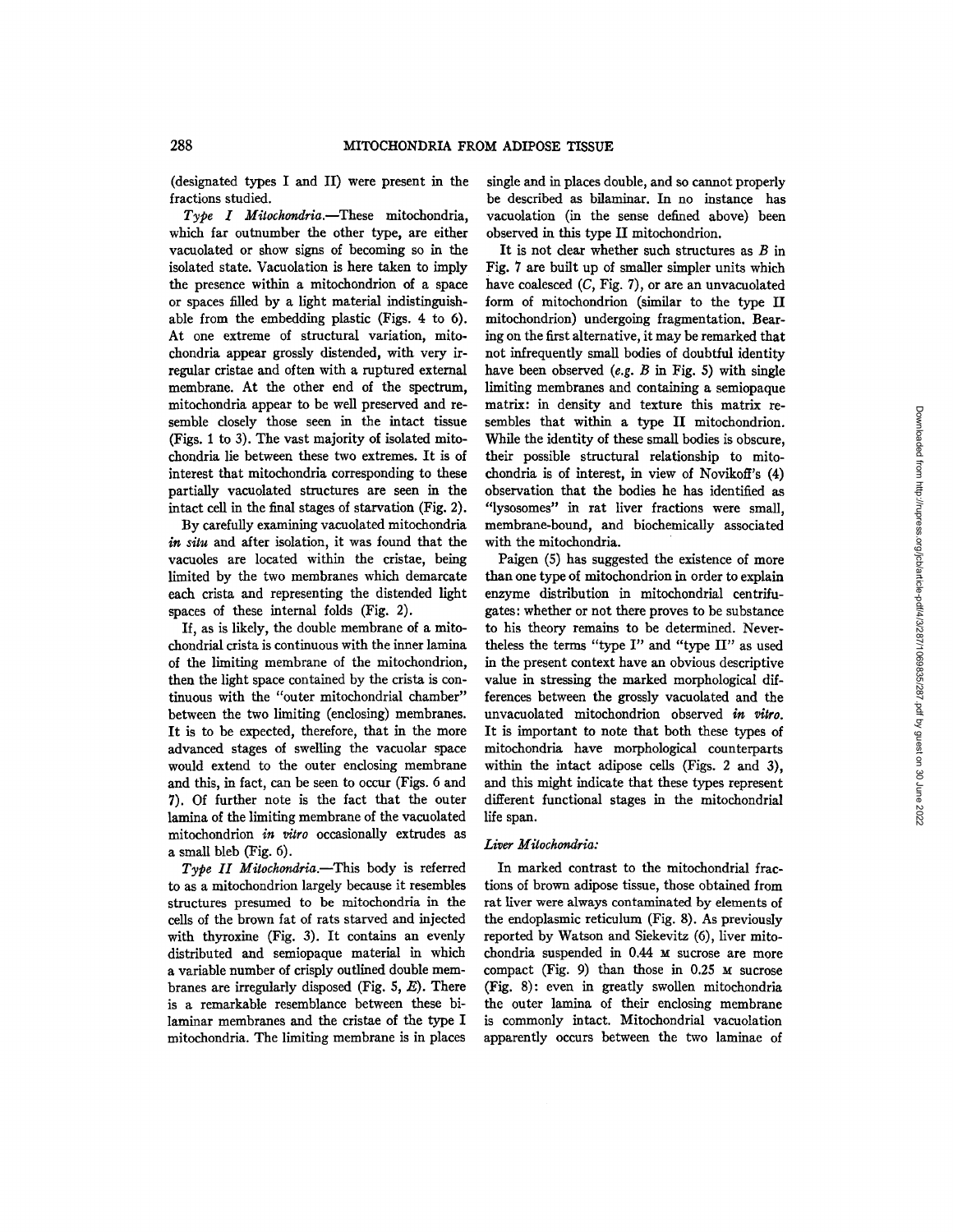this enclosing membrane and extends into the light spaces contained by the cristae (Novikoff, 4) in a manner similar to that observed in brown fat mitochondria.

We wish to thank Professor F. G. Young and Professor J. D. Boyd for their interest in this work, and one of us (J. D. L.) acknowledges a Royal Society equipment grant. We are indebted to Dr. E. V. Coslett and Mr. R. Home of the Cavendish Laboratory for electron microscope facilities. Our thanks are also

due to Mr. J. F. Stocker for technical assistance, and to Mr. J. F. Crane for the photographic printing.

### **REfeRENCES**

- 1. Lever, J. D., *Anal. Rec.,* 1957, 128, 361.
- 2. Dalton, *A. ]., Anal. Rec., 1955,* 191, 281.
- 3. Chappell, J. B., and Greville, G. D., to be published.
- 4. Novikoff, *A. B., Syrup. Soc. Exp. Biol.,* 1957, **10,** 92.
- 5. Paigen, *K., J. Biol. Chem.,* 1954, 206, 945.
- 6. Watson, M. L., and Siekevitz, P., 3". *Biophysic. and Biochem. Cytol.,* 1956, 2, 639.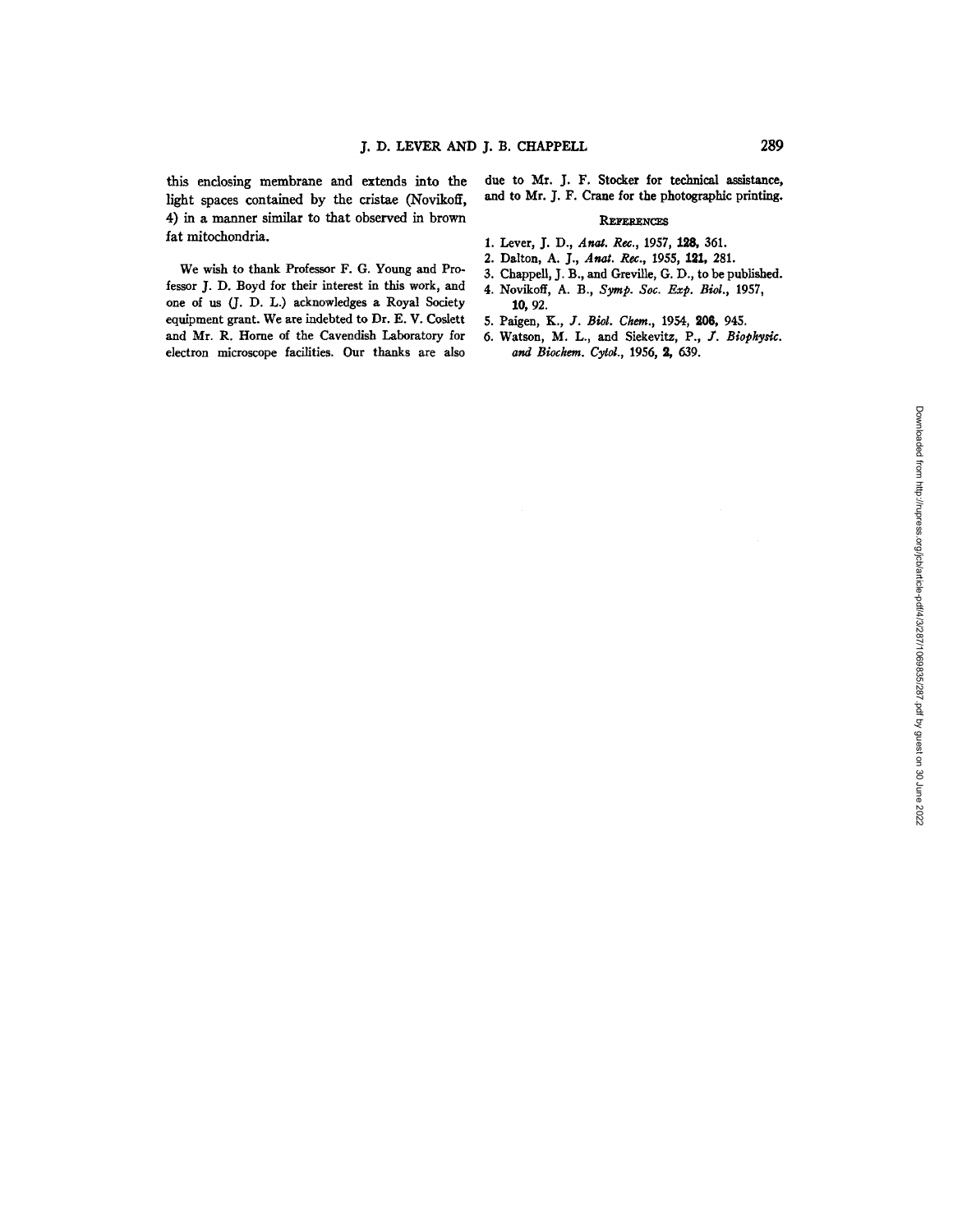## EXPLANATION OF PLATES

# PLATE 157

FIG. 1. An intracellular brown fat mitochondrion, showing near parallel bilaminar cristae and evidence of the double nature of the limiting membrane.  $\times$  65,000.

FIG. 2. In animals starved to a state of inanition, many of the intracellular mitochondria of brown fat show a vacuolation that commences intracristally, *i.e. between the* two membranous components of the cristae. X 40,000.

FIo. 3. In many intracellular brown fat mitochondria in starved, thyroxine-treated rats, the internal membranes are scanty and irregularly disposed. Compare with the unvacuolated type II isolated mitochondria in Fig. **6. X 40,000.** 

FIG. 4. Relatively pure mitochondrial fractions such as that depicted here can be produced by centrifugation of brown adipose tissue taken from starved animals.  $\times$  16,500.

 $\mathbb{R}^4$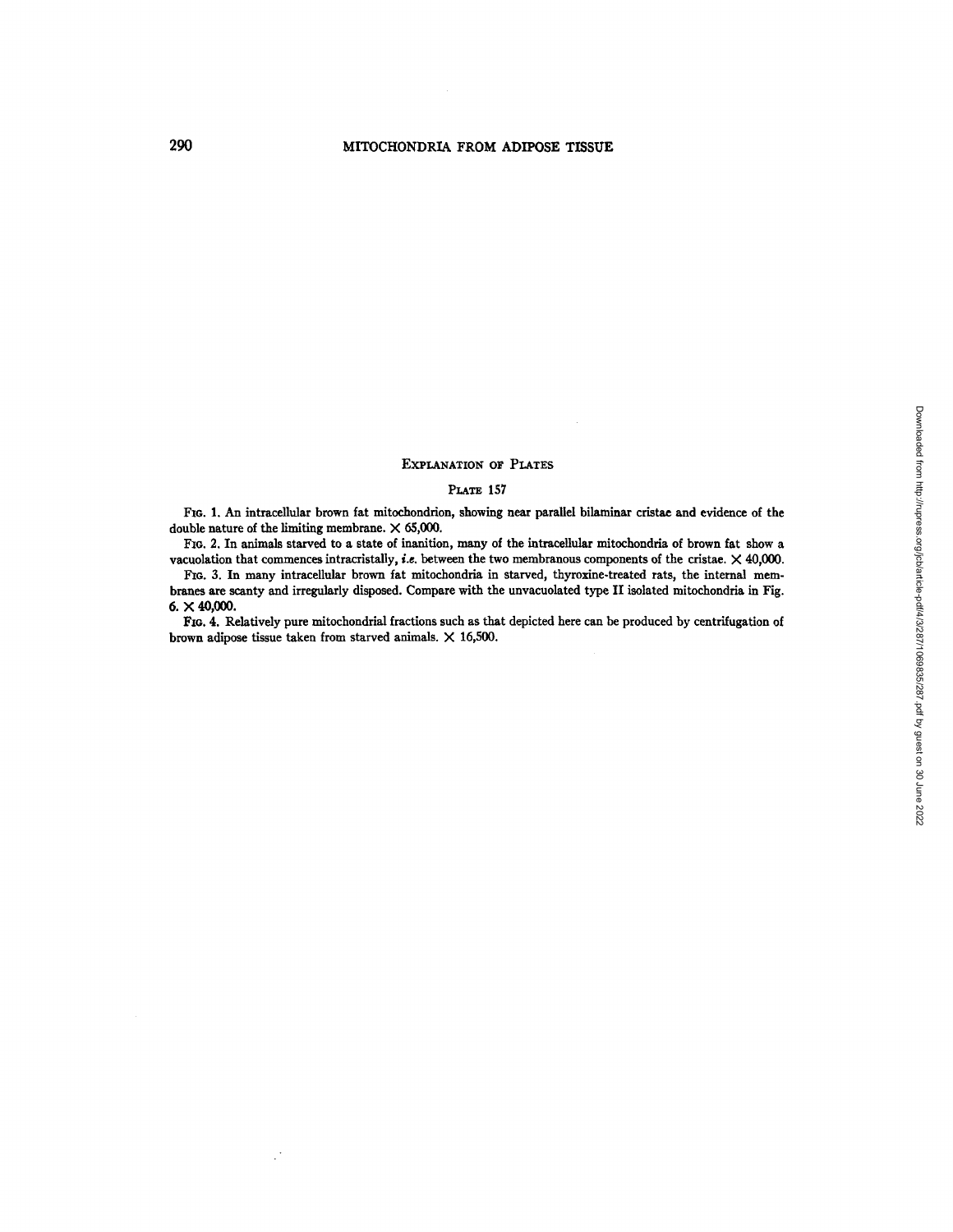THE JOURNAL OF BIOPHYSICAL AND BIOCHEMICAL CYTOLOGY



PLATE **157**  VOL. 4

(Lever and Chappell: Mitochondria from adipose tissue)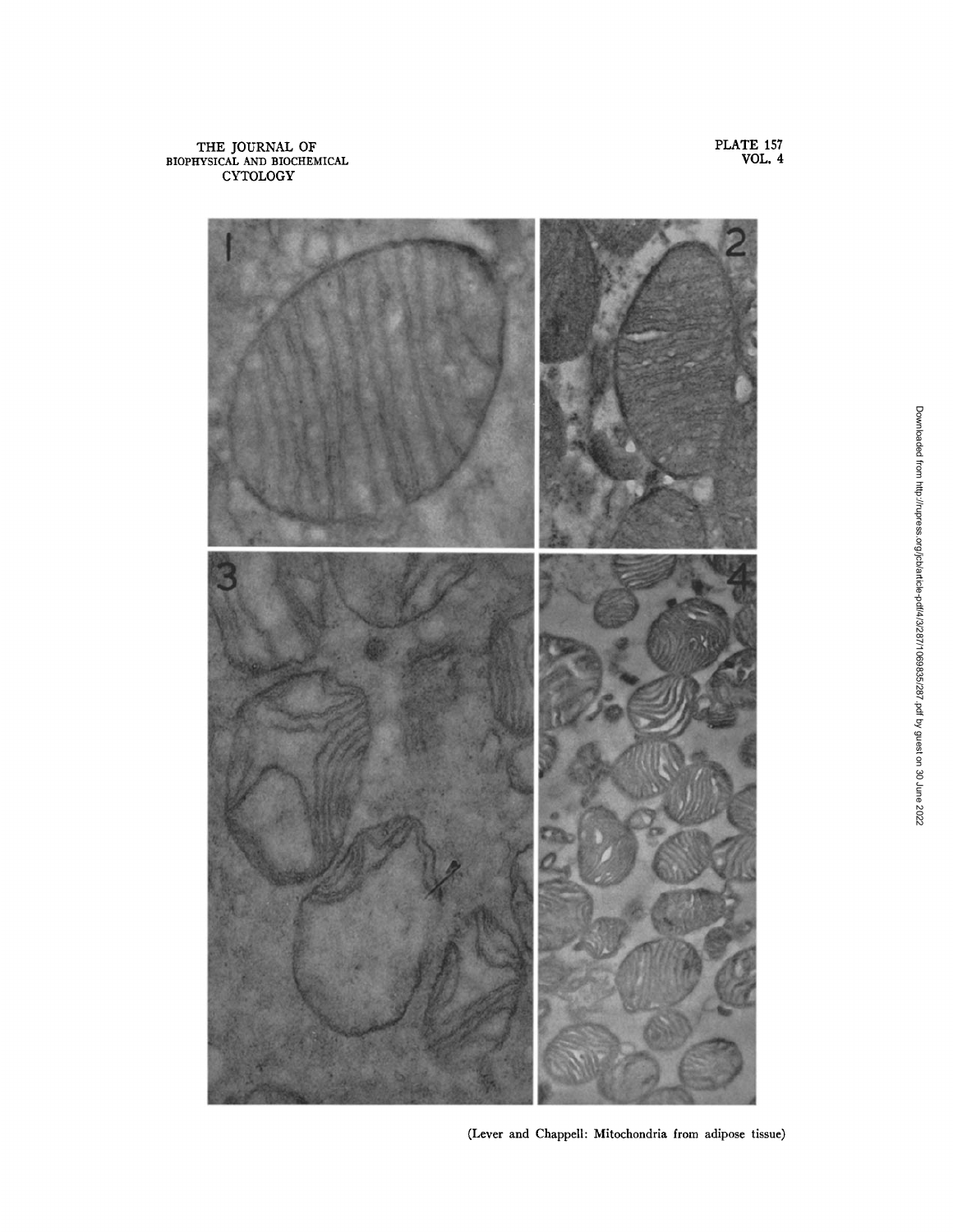# Downloaded from http://rupress.org/jcb/article-pdf/4/3/287/1069835/287.pdf by guest on 30 June 2022 Downloaded from http://rupress.org/jcb/article-pdf/4/3/287/1069835/287.pdf by guest on 30 June 2022

### PLATE 158

Figs. 5 to 7 show mitochondria isolated from rat brown adipose tissue.

Fig. 5. In type I mitochondria  $(A)$ , the limiting membrane is seen to be bilaminar in some regions. Absolute definition of the double membranes defining the internal cristae in  $A$  is problematical, but the lighter areas are very likely the *inlracristal* intervals (compare Fig. 2), and within these intervals vacuolation, to a varying degree, can be observed at  $A$ . That this vacuolation is intracristal is again suggested by the fact that the vacuolar space can be occasionally seen to extend to the outer enclosing membrane (see Fig. 7, A). An *unvacuolated* body, E, closely resembles certain intracellular mitochondria depicted in Fig. 3. These unvacuolated type II mitochondrial forms may be limited by a double membrane  $(X)$  or a single membrane  $(Y)$ . They contain an evenly distributed matrix material in which crisp bilaminar sheets or cristae are disposed at random. Bodies  $(B)$  of equivocal nature contain a material comparable to that within unvacuolated mitochondria  $(E)$ .  $\times$  30,000.

FIG. 6. The outer enclosing membrane of some type I vacuolated mitochondria may extrude as a surface bleb  $(B)$ .  $\times$  30,000.

FIG. 7. The outer enclosing membrane in the vacuolated type I mitochondrion (A) is tangentially cut at T. The composite body  $B$  may be undergoing division or, alternately, may be in the process of formation by coalescence of individual bodies,  $C. \times 30,000$ .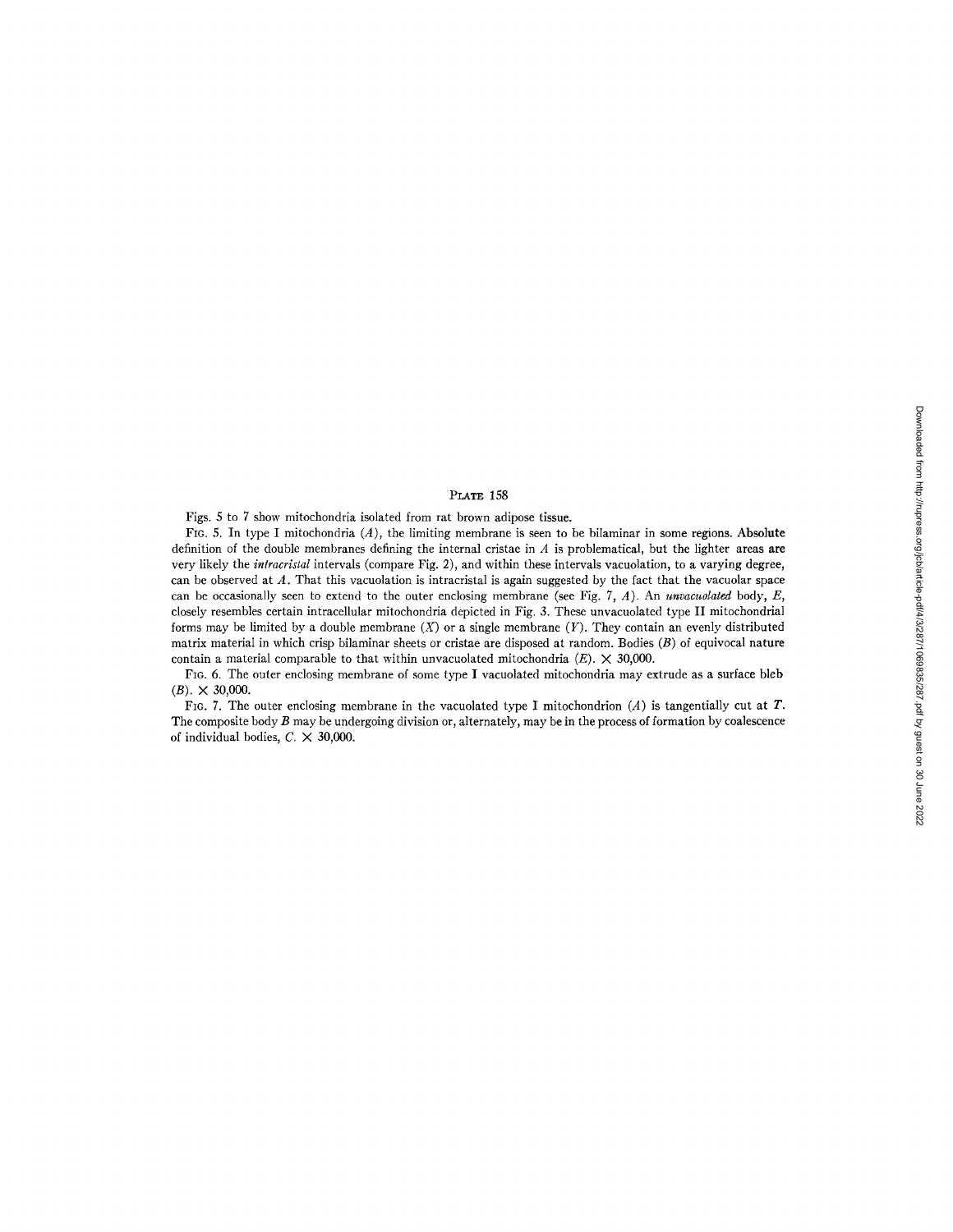### THE JOURNAL OF BIOPHYSICAL AND BIOCHEMICAL CYTOLOGY

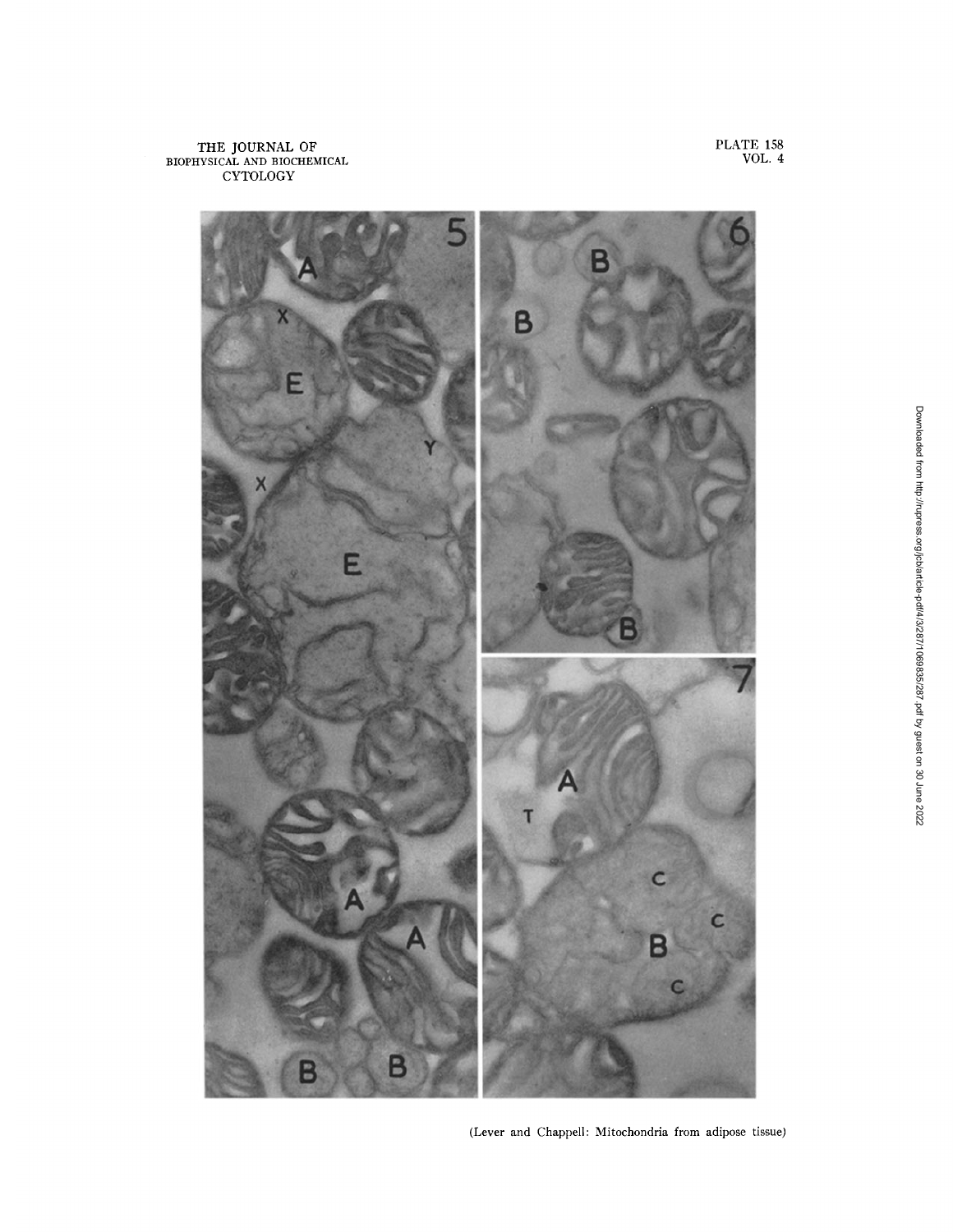# PLATE 159

FIGS. 8 AND 9. These photographs of isolated rat liver mitochondria are included for comparison with Figs. 5 to 7. It will be seen that the site of vacuolation is similar in brown fat and liver mitochondria, being within the internal cristae and between inner and outer limiting membranes. Fig. 8. Liver mitochondria isolated in 0.25 Msucrose. Note considerable microsomal contamination. Fig. 9. Mitochondria isolated in 0.44 M-sucrose. X 40,000.